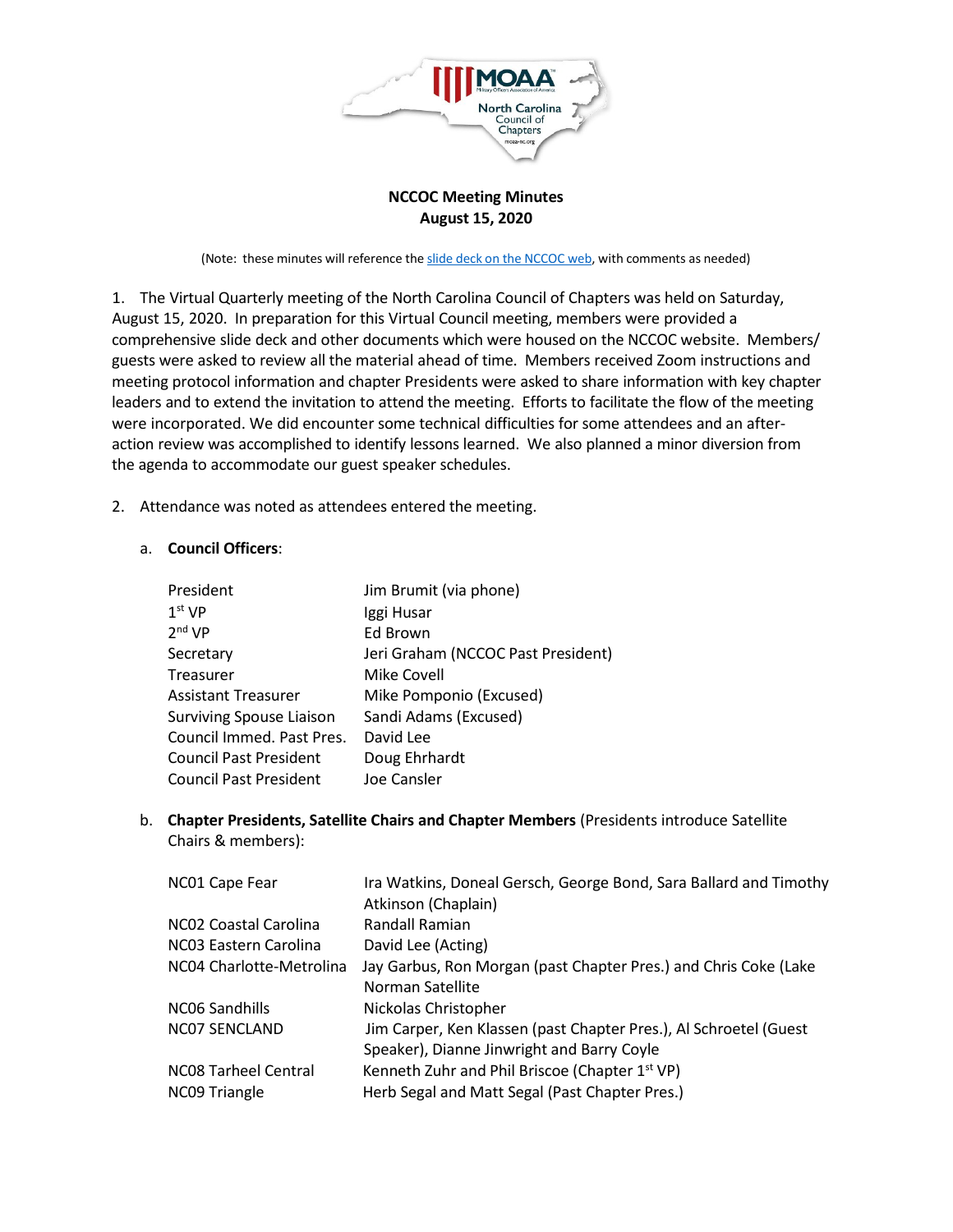| NC10 Western                      | Donna Culp, Craig Love (Smokey Mtn. Satellite) and Dr. Vivianne<br>Wersel |
|-----------------------------------|---------------------------------------------------------------------------|
| NC11 Catawba Valley               | Davey Davenport (representing Don Gemeinhardt)                            |
| NC14 Piedmont                     | Rumsey Helms, VP (representing Aimee Corning)                             |
| NC17 First Flight                 | Al DelGarbino (Excused)                                                   |
| NC <sub>20</sub> Central Carolina | Gary Applewhite                                                           |
| <b>NC21 High Country</b>          | Douglas May                                                               |
| <b>NC22 New River</b>             | Doug Ehrhardt (representing Steve Tucker)                                 |
| GA 14                             | Douglas Huthwaite                                                         |

## 3. **Agenda, Part 1**

- a. Pledge of Allegiance and National Anthem
- b. Muting guidance
- c. Council Officers
- d. **Legal Issues Council & Chapter Leaders Need to Know**, *CAPT Erin Stone, JAGC, USN (Ret), Program Director, Council and Chapter Affairs* [\(s](#page-0-0)[lides 8 – 17\)](https://drive.google.com/file/d/1NpDQGIzzN3xd7rNbuqS9J-rcDvLhlN0T/view)

Good questions and discussions about liability insurance, incorporation, bond insurance. Jim Carper recommended that National MOAA pursue obtaining group rates for Director and Officers insurance. Erin offered that she is not able to offer a legal opinion but that getting your chapter incorporated and then procuring liability insurance for that entity would be a reasonable approach and certainly less expensive. She will pursue the topic of bonding. Erin encouraged to send additional questions to Jeri for forwarding to Chapters.

e. Invocation, LTC(Ret) Timothy Atkinson (shifted to meet prior speaker's schedule) (slide 3)

f. Approval of 16 May 2020 Quarterly Council Minutes ([slide](https://drive.google.com/file/d/10MNDrzkFlh8bfnwKPpUfDdYuK51zgmK4/view) #19). David Lee moved to approve the minutes with a second offered by Jay Garbus. Iggi Husar called for discussion; with none offered, he called for a vote. The minutes were unanimously approved.

g. Treasurers Report, Mike Covell (slides [20 & 21\)](https://drive.google.com/file/d/1x1C__7xcPkyLpfaLpLcwr1pcZTOCVDf9/view)

Mike reported that the Council provided financial incentives for recruiting efforts. Jim Carper suggested that in the future a balance sheet be provided as part of the financial report. Mike agreed to do that.

h. Dr. Vivianne Wersel [\(slide](https://drive.google.com/file/d/1bgDfy9ZV1a_fGwpkww7LS5BCjN5i36mN/view) 22)

Dr. Wersel provided a report regarding why she was stimulated to apply for a position on the MOAA Surviving Spouse Advisory Council. The NCCOC congratulates Dr. Wersel for this great honor. She also reinforced why being engaged with your legislators is important to so many issues.

i. **[Shane Ostrom](#page-3-0)**, CFP, Lt.Col., USAF, *Program Director, Finance and Benefits Information* (Slides [23-41\)](#page-3-0)

This comprehensive presentation included information on Priority Legislative Topics; Survivor matters, Concurrent Receipt basics, Individual Retirement Accounts (IRA), Required Minimum Distributions (RMD), Qualified Charitable Deductions (QCD), MOAA web information and Q&A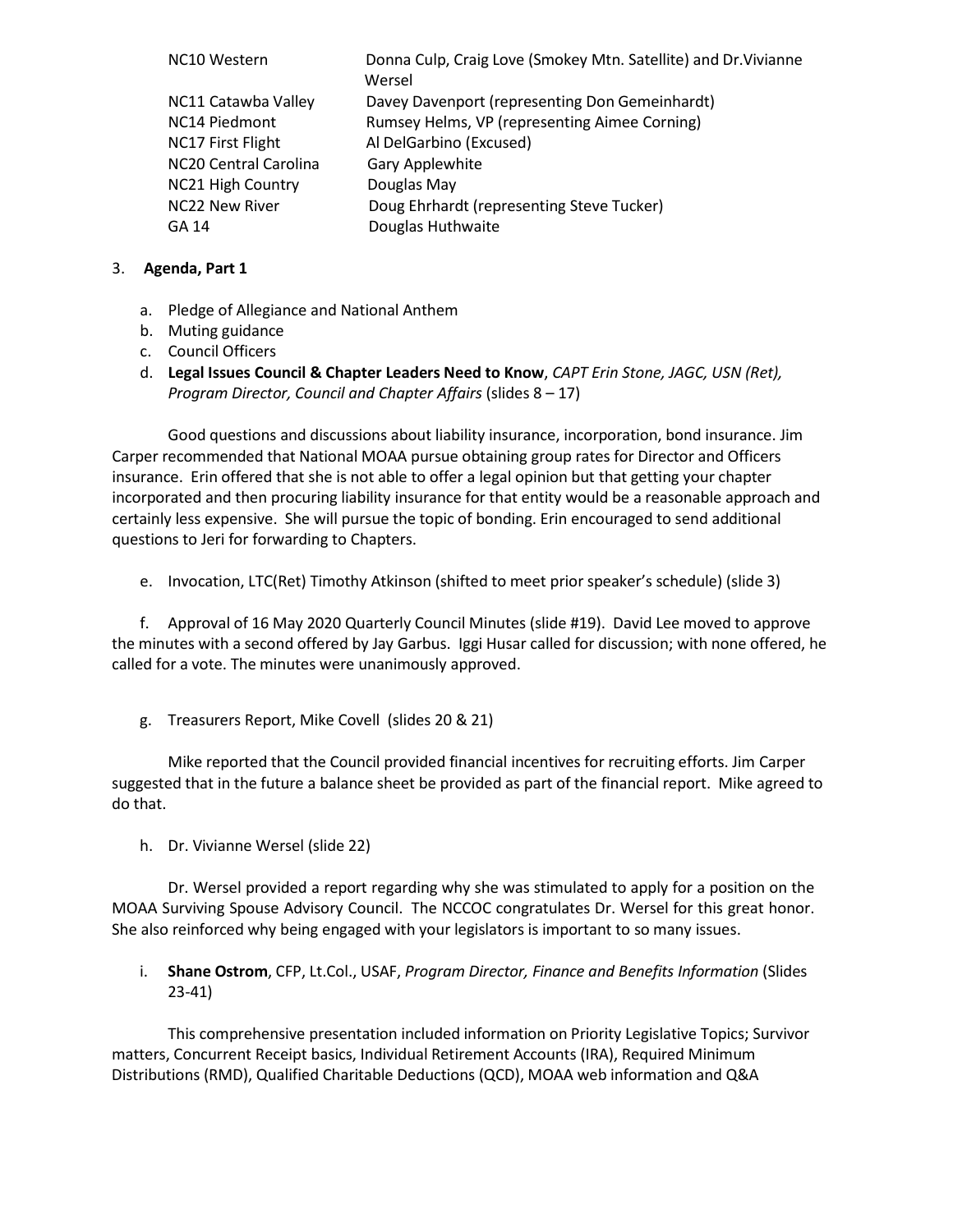opportunities. Members were encouraged to register for webinars provided by Shane Ostrom and Paul Frost.

## **4. Agenda, Part 2**

a. Chapter Achievements [\(slide](https://drive.google.com/file/d/1uk8s-anEE7TqMeB5R_JYQECIgGE2EAJ5/view) 42). Five- and Four-Star Level of Excellence Awards winners were announced and congratulated. Discussion of the awards processes will take place in the future. President Brumit will present additional chapter achievements at future meetings.

b. Legislative Actions (slides  $43 - 51$ ). Iggi Husar moderated the presentations during this section which provided updates to similar topics presented in May 2020. These included Change in Focus, Near Term Actions and Emphasis, Virtual Storming the Hill, Summer Storming, Legislative and Veterans Affairs. Updates were provided by Iggi Husar, Jeri Graham and Vern Pike.

c. Membership (slides [52-66\)](https://drive.google.com/file/d/1D7duXK8tAbJlE3whvPfqPi3WwmSEz0gK/view). Ed Brown moderated this section which included the following topics: awards for recruiting, satellite growth, zip code alignment, recruiting techniques, NRT usage and Committee module management. Presentations in this section were provided by Ed Brown, Al Schroetel, Donna Culp, and Matt Walker.

Follow on actions: As there was much discussion regarding the issue of outdated/ incorrect contact information, Jim Carper /Al Schroetel recommend that National MOAA emphasize the importance of updating profile information at all levels.

d. Surviving Spouse Liaison information [\(slide](https://drive.google.com/file/d/19VA8ecsebjAvoAuXeK0gTsyAeourD0fo/view) 67). Progress made in identifying all Chapter level SSL's.

e. Studying County distribution by NC Chapters and Zip Code Alias Chapter Potentials topics will be presented by President Brumit at a future meeting. (slides 68-69)

f. [Sharing of Chapter](https://drive.google.com/file/d/1yQZuD-uupjxSaD9PYIuEpNnG25NrI3vW/view) Pride Items:

1. Donna Culp recognized Dr. Vivianne Wersel for her contributions and talents. She also recognized Mike Covell for his work on the chapter's LOE submission.

2. Jeri Graham recognized David Lee for his work on the Council LOE submission.

3. Jay Garbus recognized Ron Morgan for his work on the chapter's 4 star LOE submission. He also expressed concern about how other chapters were handling their meetings and concerns about a potential of losing members. We discussed the need to have this topic further discussed with chapter leaders.

4. Ira Watkins recognized his team members present: Gersch, Bond, Ballard and Atkinson. Jeri adds what the Cape Fear chapter did to facilitate donations for items for isolated Bragg soldiers returning from deployments, working with DHA, Red Cross and Bragg YMCA & MUSNAVC.

5. Jim Carper recognized chapter members present: Schroetel, Coyle, Klassen, Jinwright. He thanked Ken Klassen for his work on the chapter LOE submission (5 Star). Recognized Al Schroetel for his NRT project. He also emphasized the importance of socializing at chapter meetings. Chapter provided six thousand in JROTC scholarships and 11 thousand for university scholarships. They received a community grant and received 32 requests for MOAA Covid grants and had approved 18 grants total.

6. Ken Zuhr recognized  $1^{st}$  VP Briscoe for his great work on the Committee Module. He thanked Georg Angle for his work on their LOE Submission.

7. Don Gemeinhardt shared that his chapter has been adapting to the use of virtual technology and feels good about their recognition that they needed to make those changes.